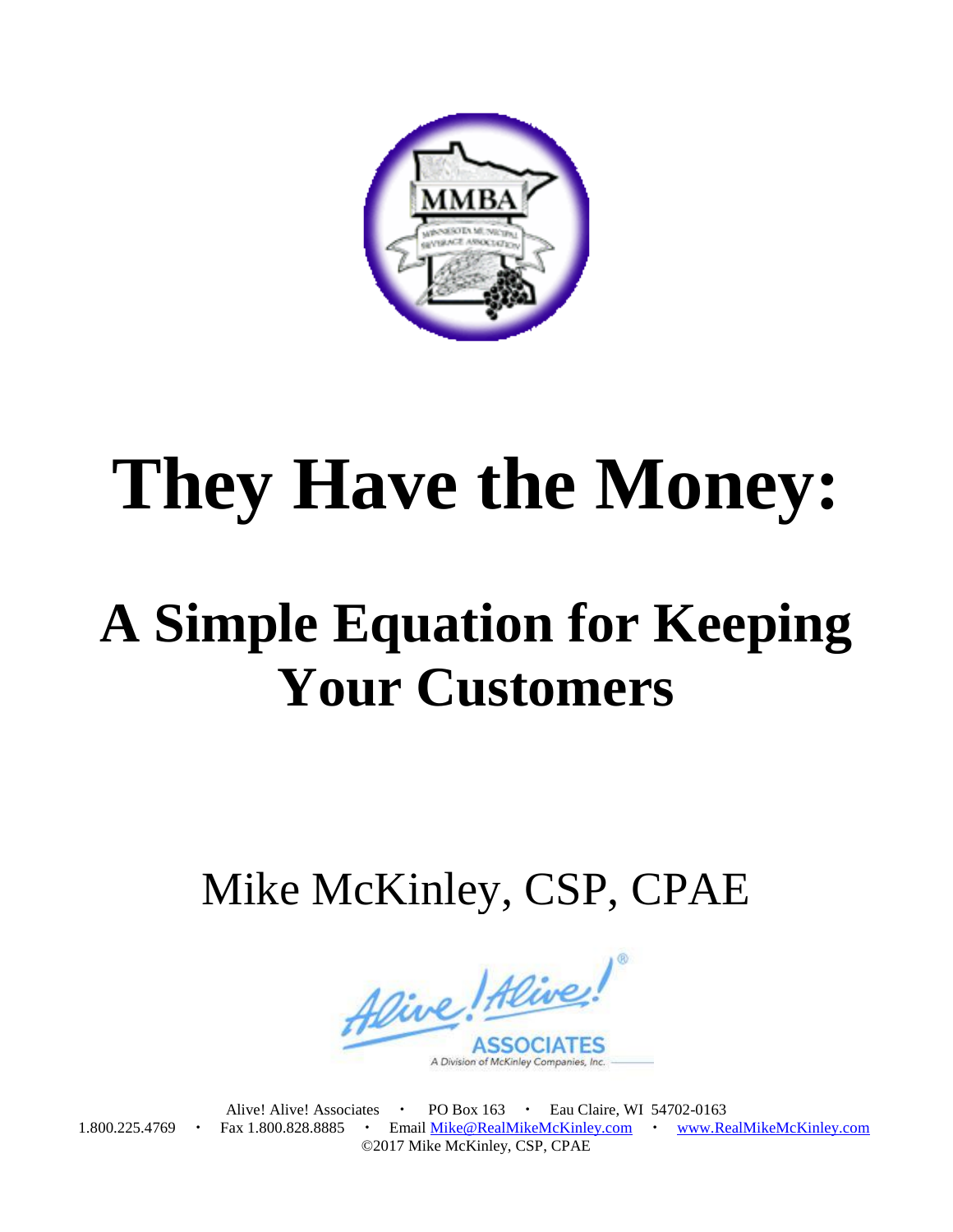# Mike McKinley



### **PRINCIPLES OF SERVICE**

#### **Offer a Personalized Treatment Communicate Clearly**

- 
- Get to know your customers Listen actively
- 

#### **Respect Time**

- Respond quickly
- Provide realistic/accurate time estimates
- Keep the customer informed
- 

#### **Deliver a Quality Experience**

- Offer the best value for the customer's money
- Do it right the first time
- Have friendly, knowledgeable, and welltrained personnel
- Maintain clean, safe, and user-friendly facilities

- Serve with care and respect Ask questions to determine expectations
	-
- Go the extra mile **Double-check** for understanding **•** Double-check for understanding
	- Provide helpful information

#### **Be a Problem Solver**

- The person who gets the problem, solves the problem
- Be accessible **Be accessible Understand available resources** 
	- Do what's right
	- Support each other

#### **Design and Implement User-Friendly Systems**

- Make it easy and enjoyable
- Follow through
- Invite customer feedback

Alive! Alive! Associates • PO Box 163 • Eau Claire, WI 54702-0163 1.800.225.4769 · Fax 1.800.828.8885 · Email [Mike@RealMikeMcKinley.com](mailto:Mike@RealMikeMcKinley.com) · [www.RealMikeMcKinley.com](http://www.realmikemckinley.com/) ©2017 Mike McKinley, CSP, CPAE *Duplication permitted for educational use only.*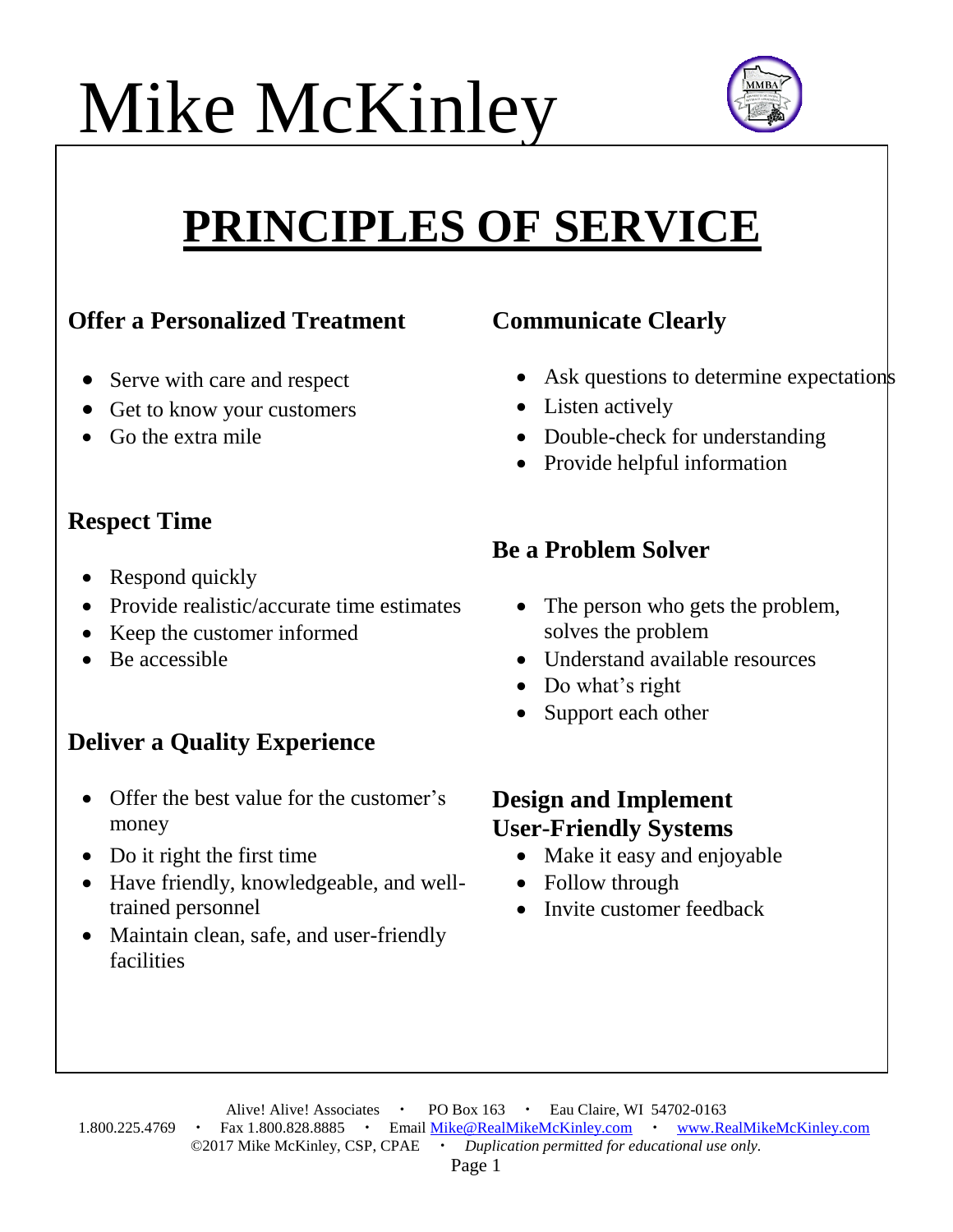## Mike McKinley



### **IMPORTANT BASICS IN BUSINESS**

### **NOTES**

- 1. Hire the right (best) people.
- 2. Enforce high standards of appearance and professionalism.
- 3. Reinforce and recognize employees and provide meaningful feedback to them.
- 4. Demonstrate "the-customer-isalways-right" attitudes and behaviors.
- 5. Reinforce the high quality of services you provide.
- 6. Instill a sense of urgency about customer service.
- 7. Develop a team-oriented work environment (shop meetings, open communications).
- 8. Maintain "partnerships" with customers and suppliers.
- 9. Establish positive community relations.
- 10. Live your "Mission"; keep your "Promises."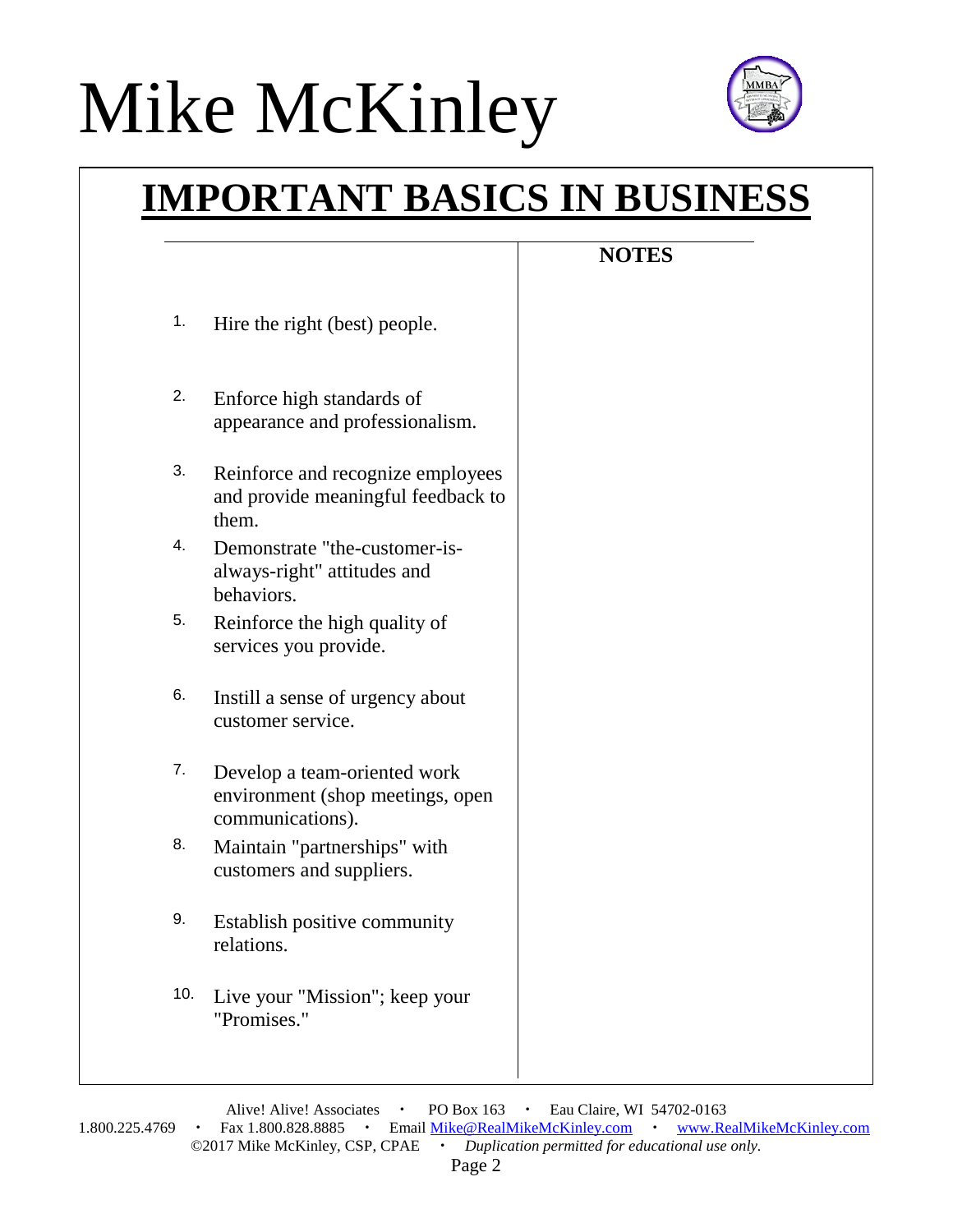### Mike McKinley Mike McKinley



### **WHAT PEOPLE WANT FROM THEIR JOBS**

- 1. Work that keeps them interested
- 2. Tactful discipline
- 3. Appreciation
- 4. Good pay
- 5. Positive environment
- 6. Promotion possibility
- 7. Good working conditions
- 8. Feeling "in" on things
- 9. Personal loyalty to workers
- 10. Help with personal problems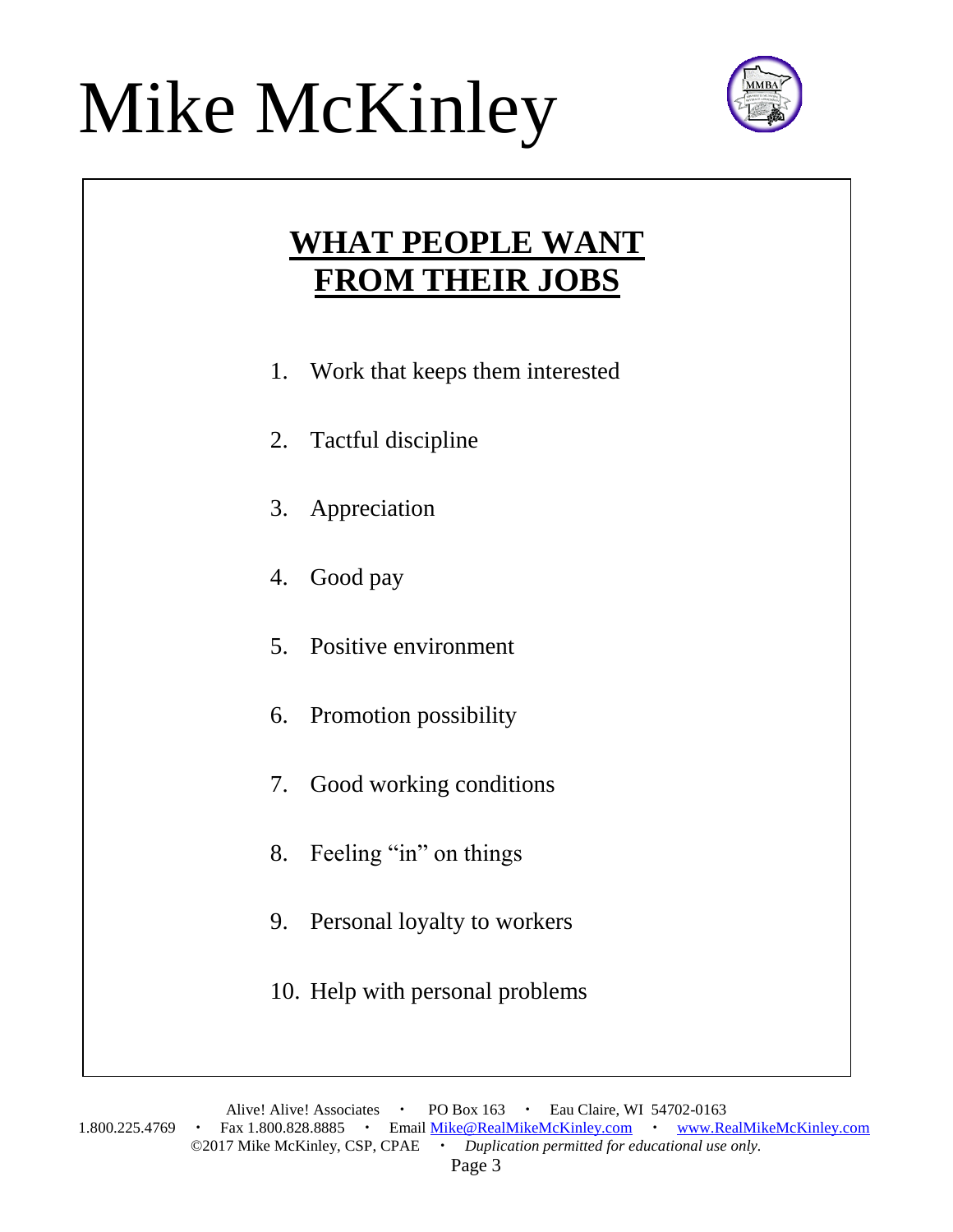# Mike McKinley



### **BEING AN ACTIVE LISTENER**

| Ask open-ended questions                           | <b>NOTES</b> |
|----------------------------------------------------|--------------|
| Keep the other person talking                      |              |
| Repeat the other person's words                    |              |
| Be positive about what is being said               |              |
| Repeat what has been said using<br>different words |              |
|                                                    |              |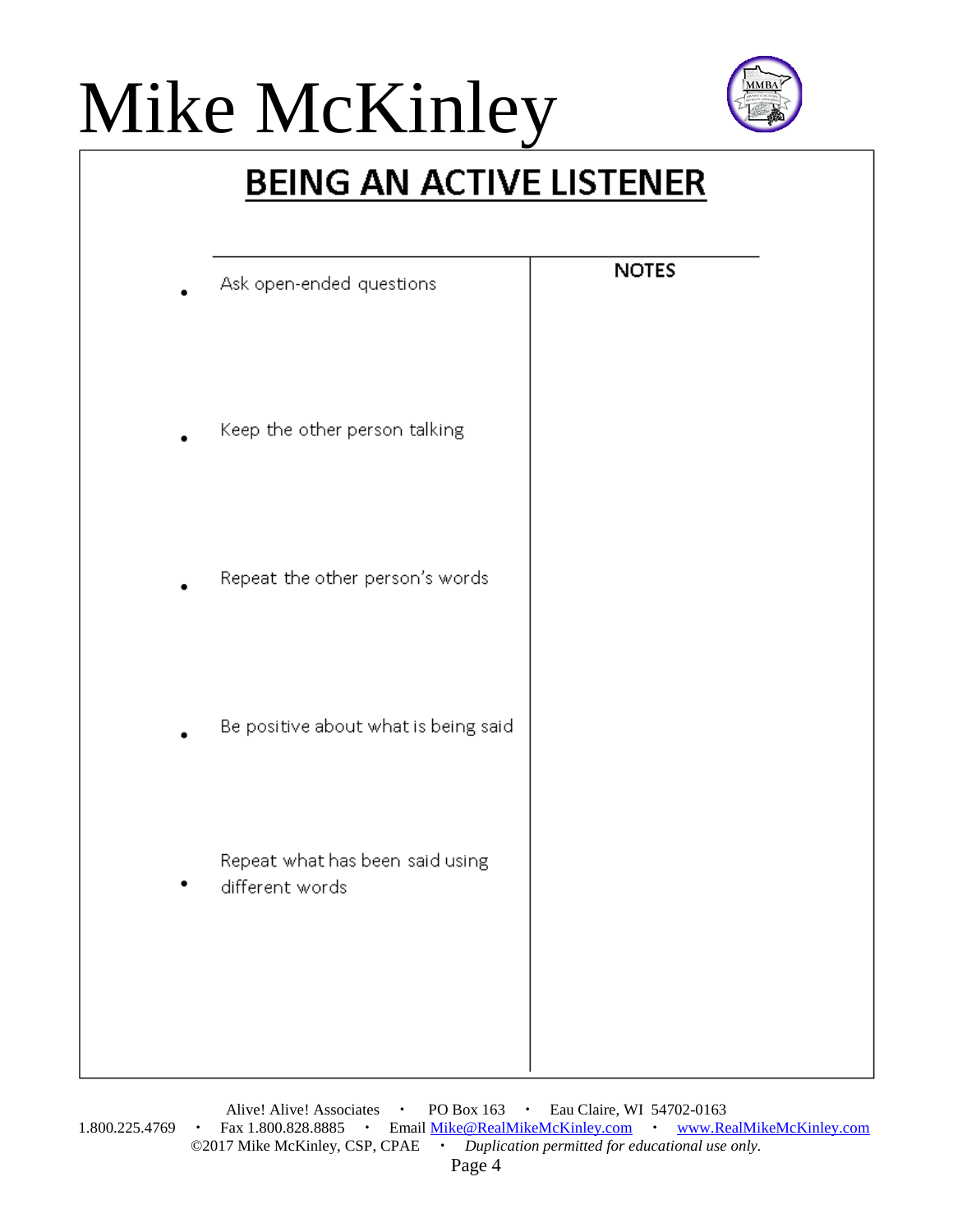# Mike McKinley Mike McKinley



### **EARNING THE LEADERSHIP ROLE**

- Leaders have focus, direction, and commitment. (Making a difference…)
- Leaders see the big, visionary picture. (Little things mean a lot…)
- Leaders set consistent, high-quality standards. (Beyond reproach…)
- Leaders are changers/changeable. (Flexibility for the future…)
- Leaders follow the Golden Rule. (Attune to others' feelings…)
- Leaders are decision makers and may stick their necks out. (Willing to take a stand…)
- Leaders control the power throttle. (Know when and how much…)
- Leaders respect their part of the information circle. ("Have I told you lately…)
- Leaders work with themselves and their groups to build teams. (Together we learn…)